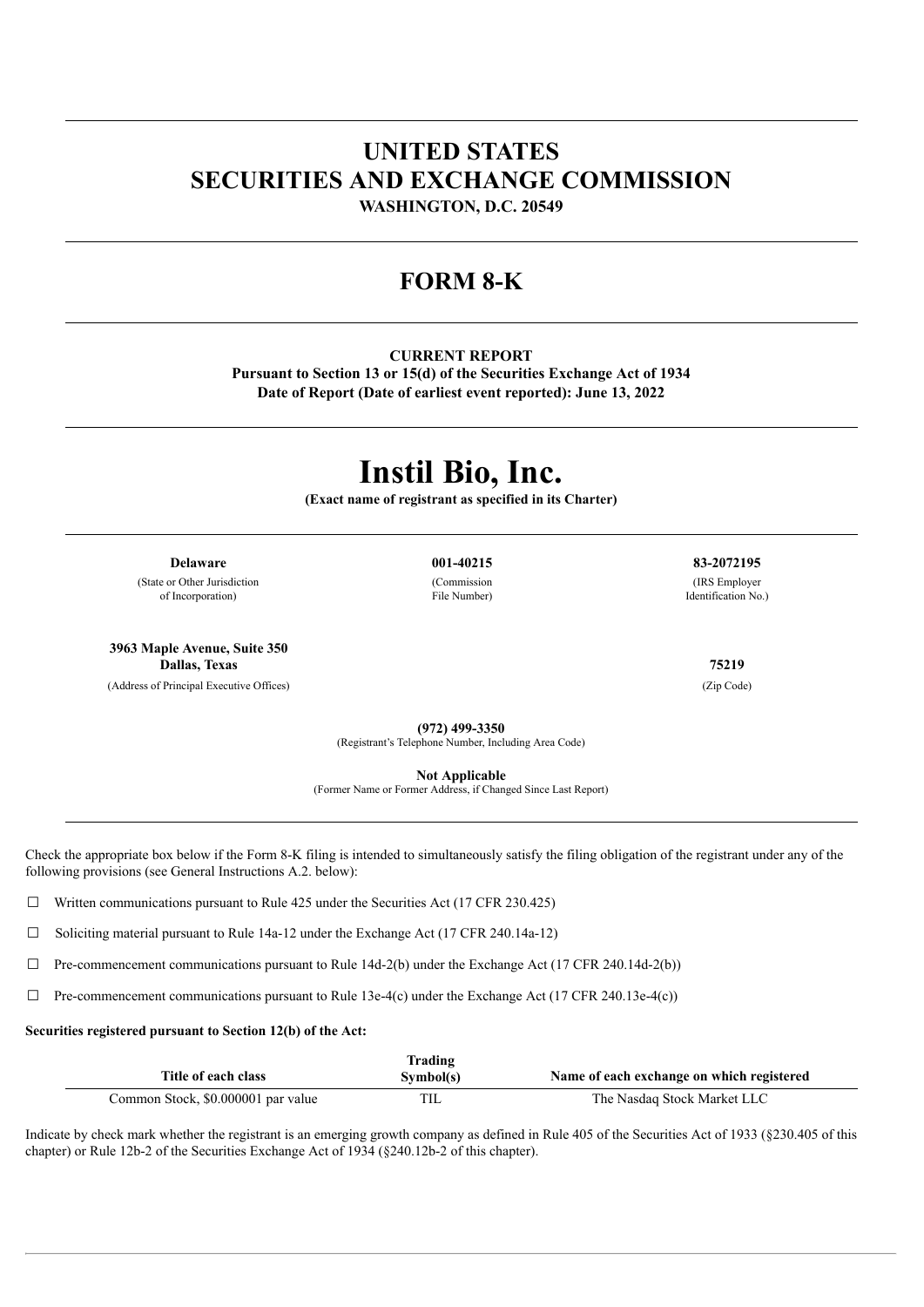#### Emerging growth company  $\boxtimes$

If an emerging growth company, indicate by check mark if the registrant has elected not to use the extended transition period for complying with any new or revised financial accounting standards provided pursuant to Section 13(a) of the Exchange Act.  $\Box$ 

#### **Item 1.01 Entry into a Material Definitive Agreement.**

On June 10, 2022, Complex Therapeutics Mezzanine LLC, a Delaware limited liability company ("Mezzanine Borrower") and a wholly-owned subsidiary of Instil Bio, Inc. (the "Company"), and Complex Therapeutics LLC, a Delaware limited liability company (the "Mortgage Borrower" and, together with the Mezzanine Borrower, the "Borrowers") and wholly-owned subsidiary of the Mezzanine Borrower and wholly-owned indirect subsidiary of the Company, entered into loan agreements (collectively, the "Loan Agreements") with OPG Hermes Investment (DE) LLC, a Delaware limited liability company, an affiliate of Oxford Properties Group (collectively, the "Lenders"), for a mortgage construction loan and a mezzanine construction loan (collectively, the "Construction Loans") in the original combined aggregate principal amount of up to \$85.0 million. The Company intends to use the proceeds of the Construction Loans for the construction and development of its manufacturing facility in Los Angeles, California (the "Property"), which is owned directly by the Mortgage Borrower. The Construction Loans closed on June 10, 2022 (the "Closing Date").

The Construction Loans provide for an initial advance of \$51.5 million to reimburse the Borrowers for the construction and development costs of the Property to the Closing Date, with future advances of up to \$32.9 million to fund the remaining construction and development costs of the Property in accordance with the construction budget approved by the Lenders, subject to certain conditions. The Construction Loans require a monthly interest payment based on a blended rate equal to the One-Month Term SOFR plus 5.25%, subject to a One-Month Term SOFR floor equal to the greater of (i) One-Month Term SOFR as of the Closing Date and (ii) 0.05%. The Construction Loans have an initial term of three years, with two one-year extension options, subject to certain conditions, including the absence of any default, payment of a 0.25% extension fee and the Property's achievement of a specified minimum debt yield. The Borrowers have also purchased interest rate cap agreements with a blended strike rate not to exceed 3.0%.

The Construction Loans may be prepaid, in whole but not in part, but, if prepaid prior to 18 months following the Closing Date, subject to a prepayment premium equal to the interest that would have accrued (at the interest rate in effect at the time of prepayment) from the date of prepayment to the date which is 18 months following the Closing Date, or in the event the Property is sold to an unaffiliated third party and the Construction Loans are prepaid in the first 12 months following the Closing Date, the interest that would have accrued (at the interest rate in effect at the time of prepayment) from the date of prepayment to the date which is 12 months following the Closing Date. No prepayment premium is due if the Construction Loans are prepaid as a result of the sale of the Property to an affiliate of Oxford Properties Group.

The collateral securing the payment and performance of the obligations under the Construction Loans consists of a first priority lien on, and security interest in, (i) substantially all assets of the Mortgage Borrower, including its fee interests in the Property, an assignment of leases and rents, and an assignment of certain contracts and (ii) the pledge of 100% of the limited liability company ownership interests in the Mortgage Borrower by the Mezzanine Borrower. Certain obligations of the Borrowers under the Loan Agreements will be guaranteed by the Company, including the obligation to complete construction of the Project and to contribute a specified equity amount for such purposes.

The Loan Agreements include customary representations and covenants and events of default for financing transactions of this nature.

The foregoing description of the Loan Agreements does not purport to be complete and is qualified in its entirety by reference to the full text of the Loan Agreements, copies of which will be filed as exhibits to the Company's Quarterly Report on Form 10-Q for the quarterly period ending June 30, 2022.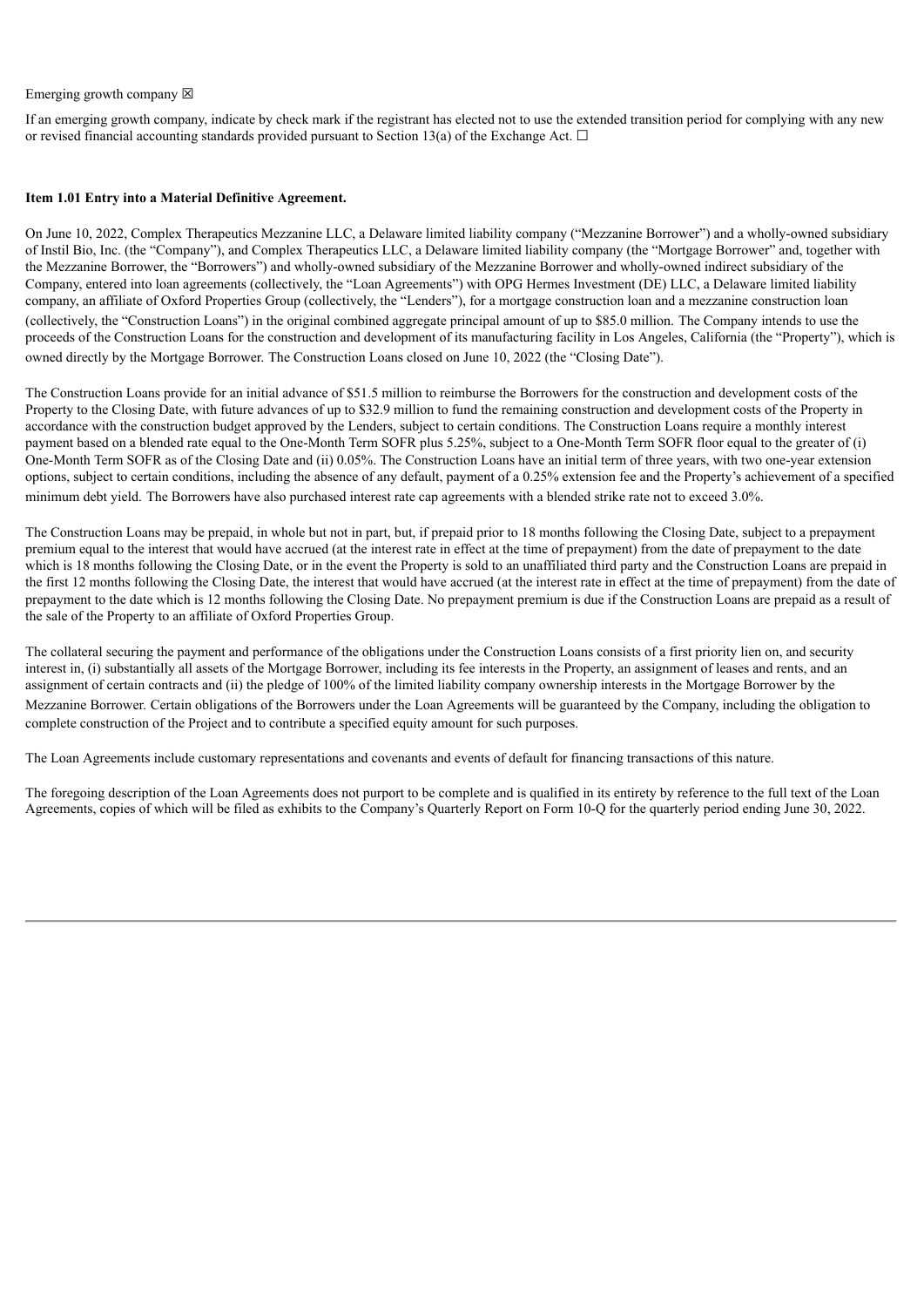## Item 2.03 Creation of a Direct Financial Obligation or an Obligation Under and Off-Balance Sheet Arrangement of a Registrant.

The disclosure set forth above under Item 1.01 is incorporated herein by reference.